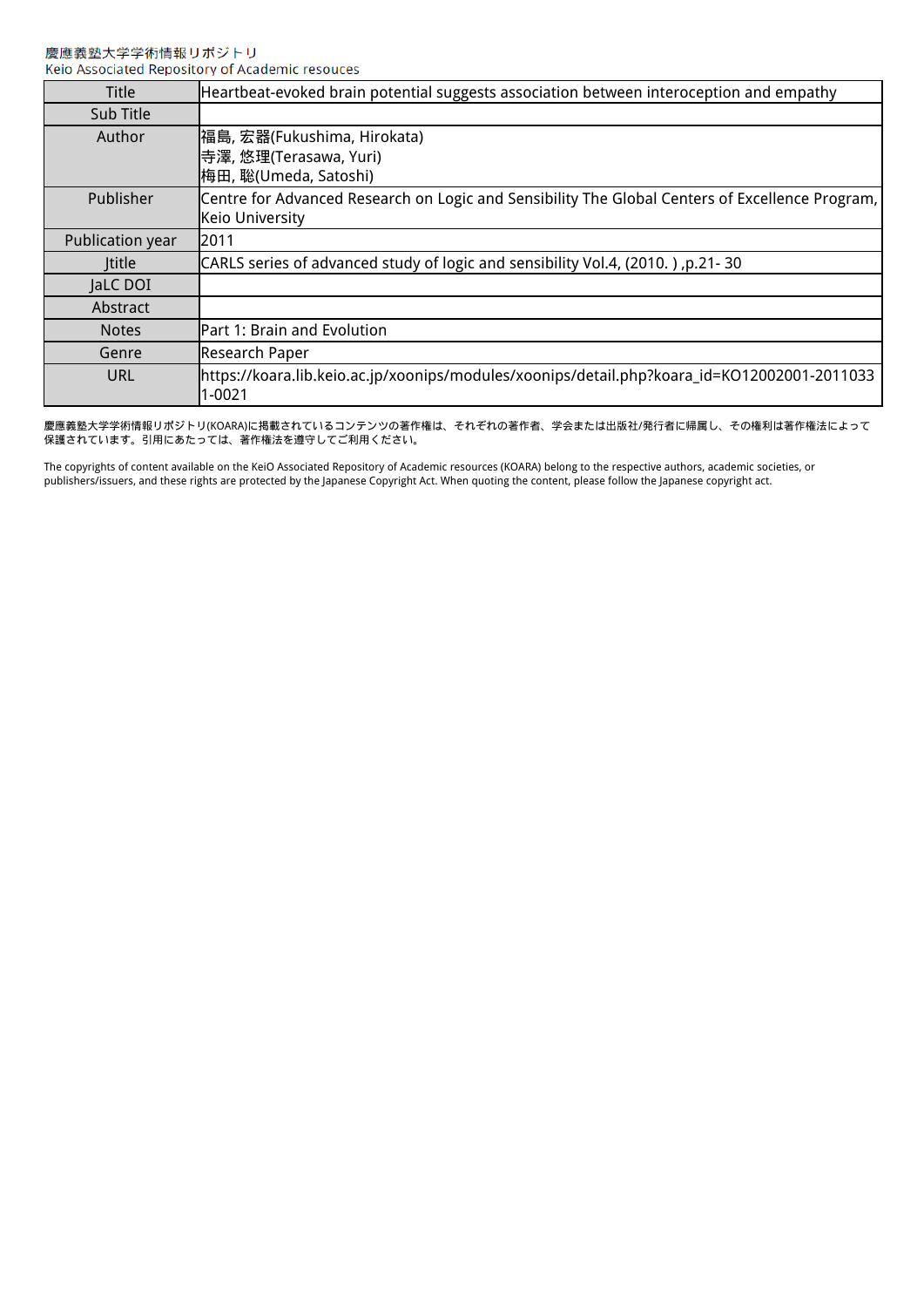# **Heartbeat-evoked Brain Potential Suggests Association**<br> **3** Potential Suggests Association **between Interoception and Empathy**

3. HEARTBEAT-EVOKED BRAIN POTENTIAL SUGGESTS ASSOCIATION BETWEEN INTEROCEPTION AND EMPATHY

*Hirokata Fukushima1,2, Yuri Terasawa3 , and Satoshi Umeda 1*

*1* Department of Psychology, Keio University

*2* Japan Society for the Promotion of Science

(CARLS), Keio University

# **I. Introduction**

Several theories of the neural basis of affective experience have proposed that physiological changes in the body are closely associated with emotion (James, 1884; Damasio, 1994).Consequently, the role of visceral sensory system, termed 'interoception', has been emphasized as the biological basis of the interaction between body and mind (Craig, 2009; Wiens, 2005; Cacioppo et al., 2000; Damasio, 1999).

 In psychophysiology, interoception has frequently been investigated in terms of cardiac perception (Wiens, 2005; Craig, 2002; Cameron, 2001). Recent research has suggested that an association exists between a person's sensitivity to their own heartbeat and the intensity of emotion they experience (Herbert et al., 2007; Pollatos et al., 2007; Wiens et al., 2000).

 In line with this context, this study hypothesized that the neural activities for interoception are also involved in processing the affective state of other people. We predicted that cortical activity underlying visceral monitoring would be modulated by whether an individual was engaged in empathy or not. To test this hypothesis, we conducted simultaneous recording of electroencephalography (EEG) and electrocardiography (ECG) while partici-

*<sup>3</sup>* Centre for Advanced Research on Logic and Sensibility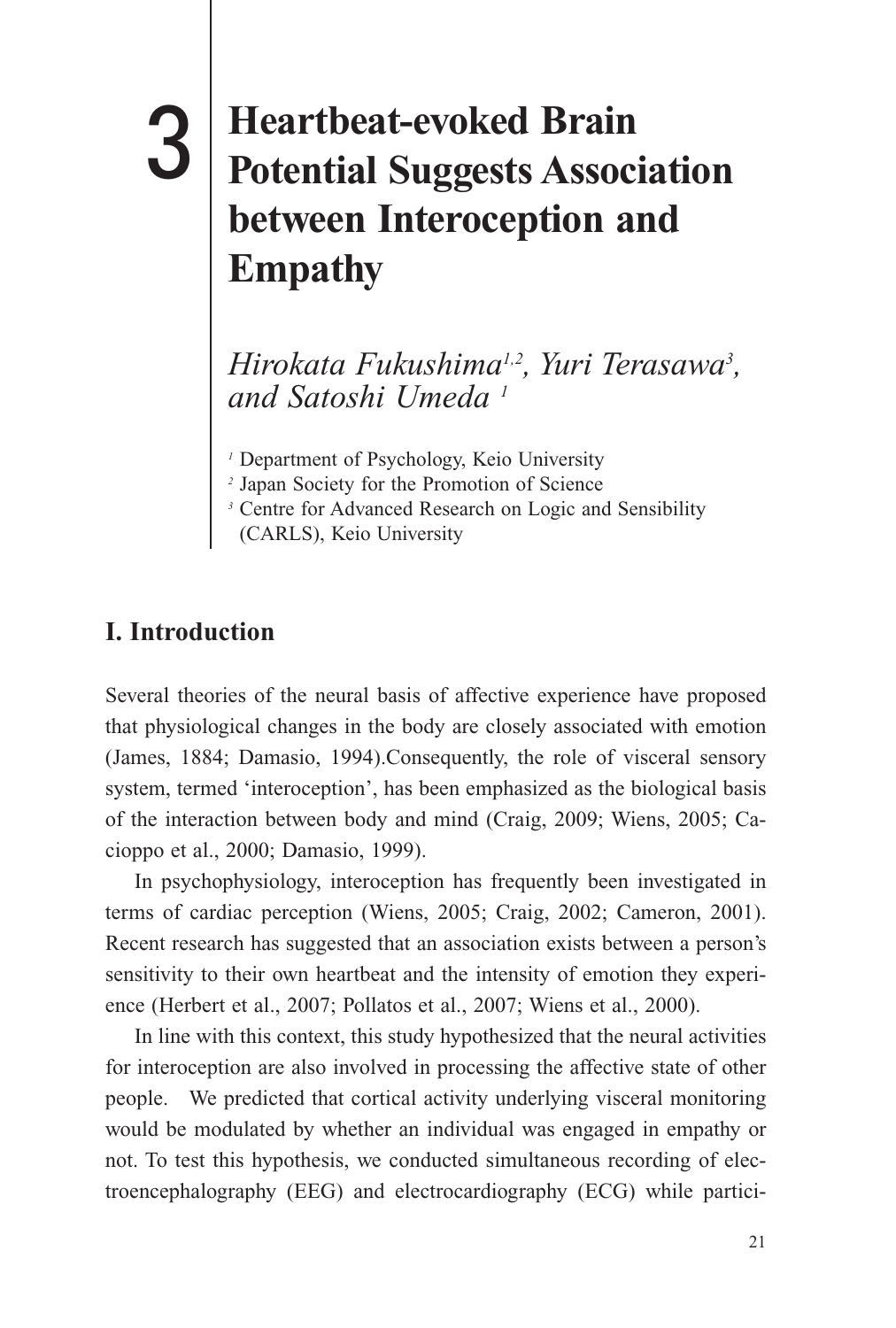pants were performing tasks that either involved empathy, or involved only non-empathetic cognition. The neural activity underlying cardiac self-monitoring was examined in terms of its variation between periods of the empathy and the control tasks.

 A type of event-related brain potential measured by EEG, termed the 'heartbeat-evoked potential' (HEP), has been examined previously to study the cortical processing of signals arising from cardiovascular activities (Schandry et al., 1986; Jones et al., 1986). This potential is derived by averaging EEG segments that are time-locked to the R-peaks of the ECG waveform, such that each EEG segment for analysis is placed in accord with a corresponding R-peak in the ECG waveform. HEP has been considered to reflect the cortical activity underlying interoceptive processing (Schandry  $\&$ Montoya, 1996; Pollatos & Schandry 2004).

 The primary aim of this study was to test for an association between interoception and empathy in terms of neural activity. We examined the HEP as an index of interoceptive cortical processing. Thus, our specific aim was to test whether the HEP was significantly different when participants were engaged with an empathy task, relative to a control task not involving explicit empathy. To this end, we measured EEG and ECG while participants performed tasks that either did or did not involve explicit empathic processing. Participants were presented with pictures showing portions of human faces that included the eyes, and required to judge either affective or physical characteristics of eyes (Figure 1). The two tasks were performed in a block design, so that the HEPs in the two task periods could be compared with each other. In addition, to further examine the interaction between interoception and empathy, a standard self-reported empathy questionnaire was administered (Davis, 1983) to test for a possible correlation between the empathetic trait and HEP amplitude.

# **II. Methods**

# **1. Participants**

Twenty-one healthy Japanese undergraduate students (15 females, aged 18–22 years, mean 19.2 years) participated in the experiment. Participants were paid 3000 yen in addition to receiving extra course credit. Written in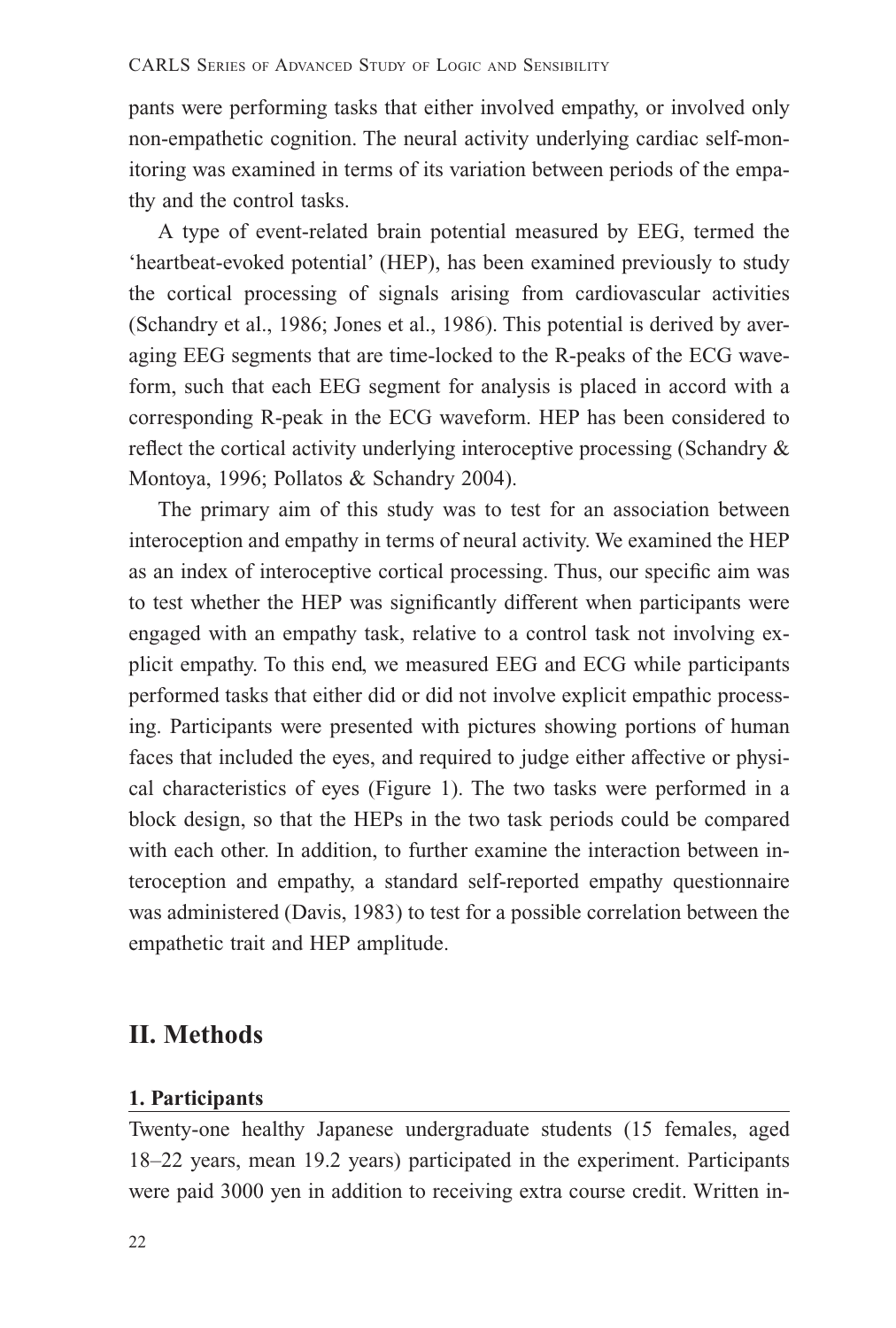3. HEARTBEAT-EVOKED BRAIN POTENTIAL SUGGESTS ASSOCIATION BETWEEN INTEROCEPTION AND EMPATHY



Figure 1. Task sequences.

formed consent was obtained from each participant before the experiment. The ethics committee of the Faculty of Letters at Keio University approved this study.

## **2. Apparatus and procedures**

Participants were seated  $\approx$ 1 m in front of a 22-inch CRT display in an electrically shielded room. Participants held a four-button response box with their left hand. A set of 240 images (120 females and 120 males) displaying neutral expressions were selected and the eye regions (8 cm width and 3.5 cm height on the display) were cropped for use as stimuli.

 Participants performed two types of tasks (Figure 1). For the affectivejudgment task, participants were instructed to judge the valence of each image (how positive or negative they imagined the person to be feeling). For the physical-judgment task, participants were instructed to judge how symmetrical each eye appeared. Participants executed both tasks in a block design with a pseudo-random order. Each block contained eight consecutive trials of either the affective- or physical-judgments. In each trial, an eye image presented for 3 sec followed by an inter-stimulus interval (ISI) of 1 sec. The ISI displayed the type of task for the next block, as well as a 4-point scale (for the affective blocks, 1, very unpleasant, 2, unpleasant, 3, pleasant,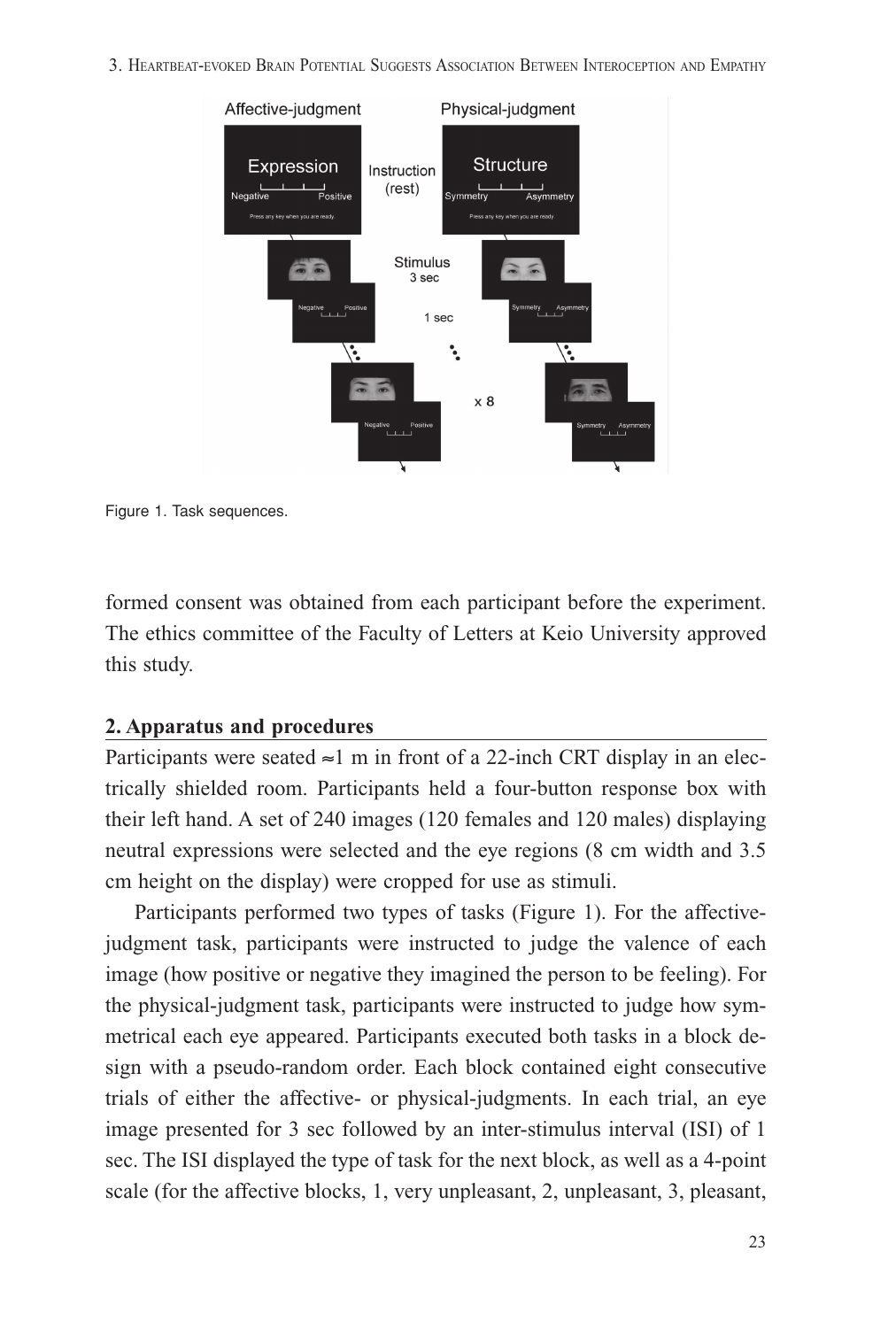and 4, very pleasant, and for the physical blocks, 1, very symmetric, 2, symmetric, 3, asymmetric, and 4, very asymmetric). Participants evaluated each stimulus with the four-button device during the tasks.

## **3. Electrophysiological measurements and analysis**

Each participant's EEG, and ECG were recorded with Ag/Cl electrodes with a NeuroFax (Nihon-Kohden, Tokyo, Japan) system, sampled at 200 Hz with a 100-Hz low-pass filter. In the off-line analysis, a 30-Hz low-pass filter was reapplied. EEG electrodes were attached at 10 sites (Fz, F3, F4, FCz, Cz, C3, C4, Pz, P7, and P8, according to the International 10-20 system) using an electrode cap (Quik Cap; Neuroscan, Charlotte, NC), being referenced to the averaged mastoids. ECG electrodes were placed on the left and right wrist.

The peaks of the ECG R-waves were detected offline and used as triggers for EEG segmentation to calculate the HEPs. All EEG data were segmented into 900-ms epochs, including a 100-ms pre-stimulus baseline period, based on the R-peak markers. Segments in the affective- and physical-judgment blocks were averaged separately to calculate the HEPs for each condition. Only segments less than  $\pm 100 \mu V$  in each channel were analyzed and baseline-corrected. After obtaining raw HEPs, ECG artifacts on them were removed with the method described by Schandry and Weitknut (1990). The artifact-corrected HEPs in each channel were subjected to a successive twotailed within-subject t-test at each data point. This test was combined with nonparametric cluster-based statistics to control for multiple comparisons (Maris & Oostenveld, 2007).

ECG waveforms were segmented into 1200-ms epochs based on the R-peaks including a 300-ms pre-R period to cover the PQ-segments. ECG segments of periods in which EEG data survived the artifact rejection were averaged for each task. The P- and T-wave amplitudes of the ECG signal were calculated and compared between tasks with within-subject two-tailed t-tests. Two-tailed t-tests were also applied at each ECG data point to further test possible task-related modulation.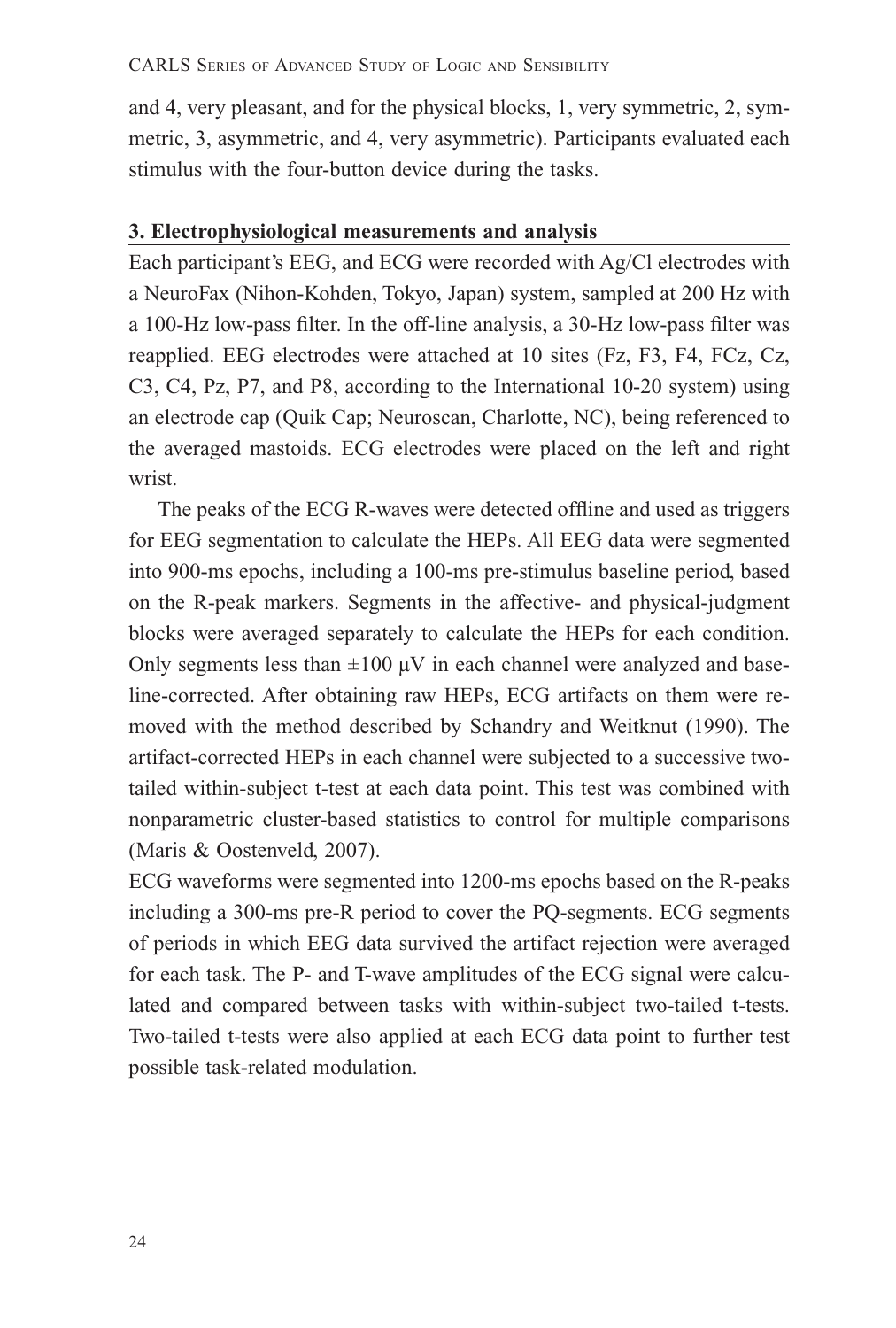3. HEARTBEAT-EVOKED BRAIN POTENTIAL SUGGESTS ASSOCIATION BETWEEN INTEROCEPTION AND EMPATHY



Figure 2. The grand-averaged HEP waveforms corrected for ECG contamination in two task conditions.

Shaded squares overlaid on the waveforms show the periods of statistically significant betweentask differences. ECG waveforms are also illustrated; note that the ECGs for the two tasks overlap each other.

## **4. Questionnaire**

During preparation for the physiological measurements, participants filled out a paper questionnaire measuring the tendency to empathy: the Interpersonal Reactivity Index (IRI; Davis, 1983).

# **III. Results**

#### **1. Cardiac measurements**

The average (and SDs of) heart rate of participants during each task type were 63.25 (8.87) bpm for the affective-judgment blocks and 63.45 (8.95) bpm for the physical-judgment blocks. There was no significant difference between tasks  $(t_{20} = .62, p = .54)$ .

The average P-wave amplitudes on the ECG were 45.79 (18.51) uV for the affective blocks and 46.04 (18.90)  $\mu$ V for the physical blocks, indicating that there was no task-related difference  $(t_{20} = .58, p = .57)$ . The T-wave amplitudes were  $286.16$  (104.458)  $\mu$ V for the affective blocks and  $286.00$ (104.459)  $\mu$ V for the physical blocks, again showing no task difference ( $t_{20}$ )  $=$  .14,  $p = .88$ ). ECG waves were also subjected to a successive two-tailed within-subject t-test at each data point, comparing data for the two tasks, and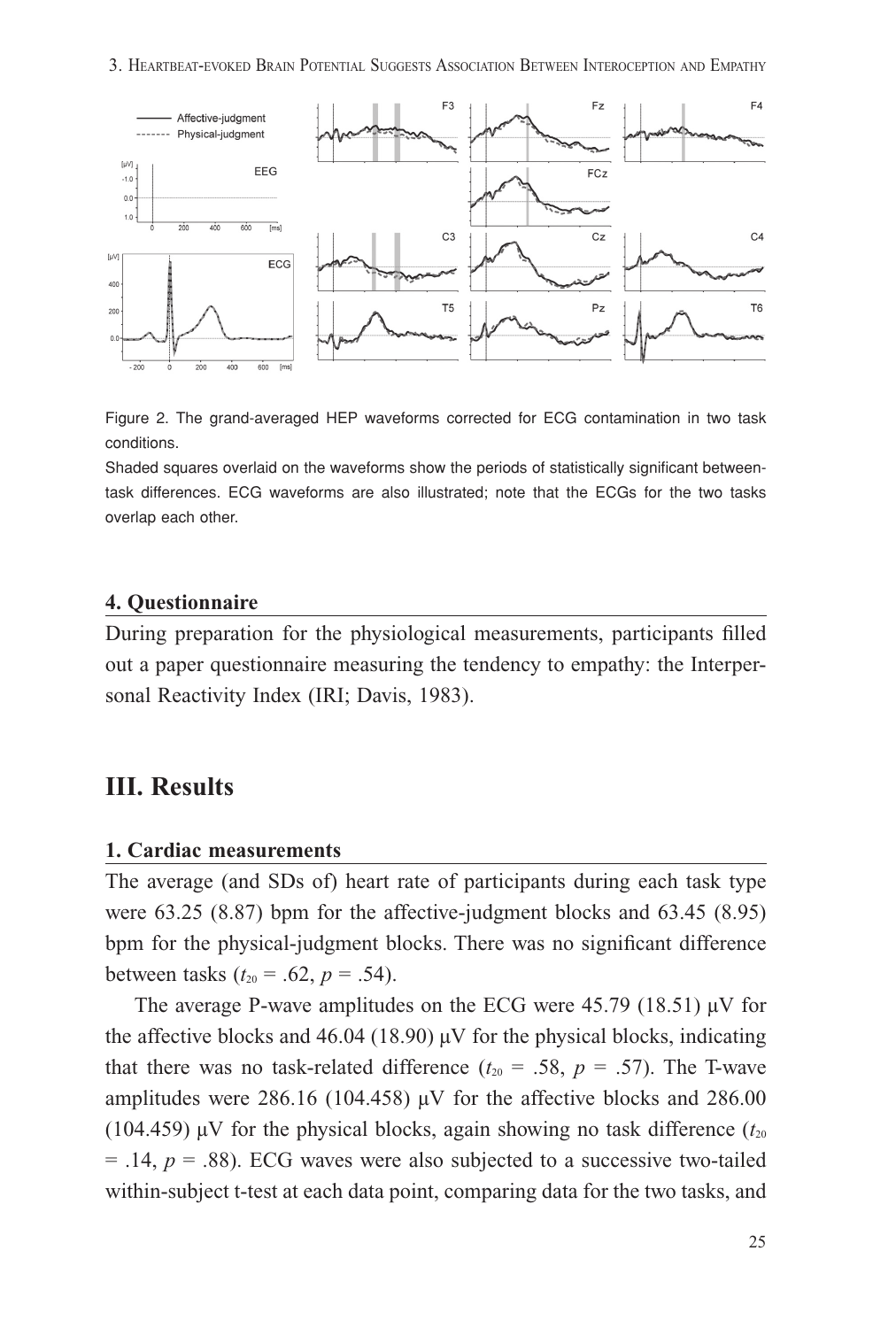#### CARLS SERIES OF ADVANCED STUDY OF LOGIC AND SENSIBILITY

Table 1: Periods of significant differences between tasks in corrected HEP. Latencies for each period (shown in ms) and correlation coefficients (Pearson's r) for relationship between taskdifference in HEP amplitude and scores on the empathy questionnaire (empathic concern in the IRI) are displayed. HEP amplitudes were calculated as differences in the mean amplitudes of each period between tasks (affective-judgment vs. physical-judgment).

|                                    | F3    |       | C <sub>3</sub>                                          |       | F2            | FC <sub>z</sub> | F4      |
|------------------------------------|-------|-------|---------------------------------------------------------|-------|---------------|-----------------|---------|
| Latancy for the task difference    |       |       | 250-285 395-430 245-270 395-430 260-275 260-275 265-285 |       |               |                 |         |
| Mean t-values                      | 2.510 | 2.348 | 2.366                                                   | 2.505 | 2.402         | 2.126           | 2.227   |
| Correlation with the empathy score |       |       |                                                         |       |               |                 |         |
| Affective-judgment task $0.53*$    |       | 0.25  | 0.31                                                    | 0.24  | $0.39+$       | 0.19            | $0.45*$ |
| Physical-judgment task 0.36        |       | 0.18  | 0.29                                                    | 0.13  | $0.41\dagger$ | 0.30            | $0.50*$ |
| Task difference 0.44*              |       | 0.16  | 0.08                                                    | 0.13  | 0.07          | $-0.03$         | $-0.19$ |

 $\dagger p < 0, 1, \dagger p < 0.05$ 

no significant task difference was detected. ECG waveforms are illustrated in Figure 2, showing the total overlap between the two task conditions.

#### **2. Brain potential (HEP)**

Figure 2 shows HEPs following ECG-artifact correction. In the articat-corrected HEPs, a couple of periods of significant group differences were detected around fronto-central sites (F3, Fz, F4, FCz, and C3) in the latency range of 245 - 285 ms after the R peak. Left-hemispheric sites (F3 and C3) also exhibited a task difference in the latency range of 395 – 430 ms (see Table 1).

#### **3. Correlation between empathy score and HEP**

Average empathy questionnaire ('empathic concern'; EC) score (and SD) was 20.81 (4.35). To test for a correlation between questionnaire score and the HEP, mean amplitudes of HEPs for both task blocks were calculated at the electrodes within the periods in which significant task-related difference was detected (Table 1). The differences in mean amplitudes between the two tasks were also calculated in each period and electrode. The correlation between these amplitudes (from the two tasks and their differences) and EC scores was then calculated. Correlation coefficients (Pearson's r) for each test are illustrated in Table 1. HEP amplitudes for the affective-judgment task showed significant positive correlations at fronto-lateral sites (F3:  $r_{21} = 0.53$ ,  $p = 0.013$  and F4:  $r_{21} = 0.45$ ,  $p = 0.042$ ) in the 250 – 285 latency range.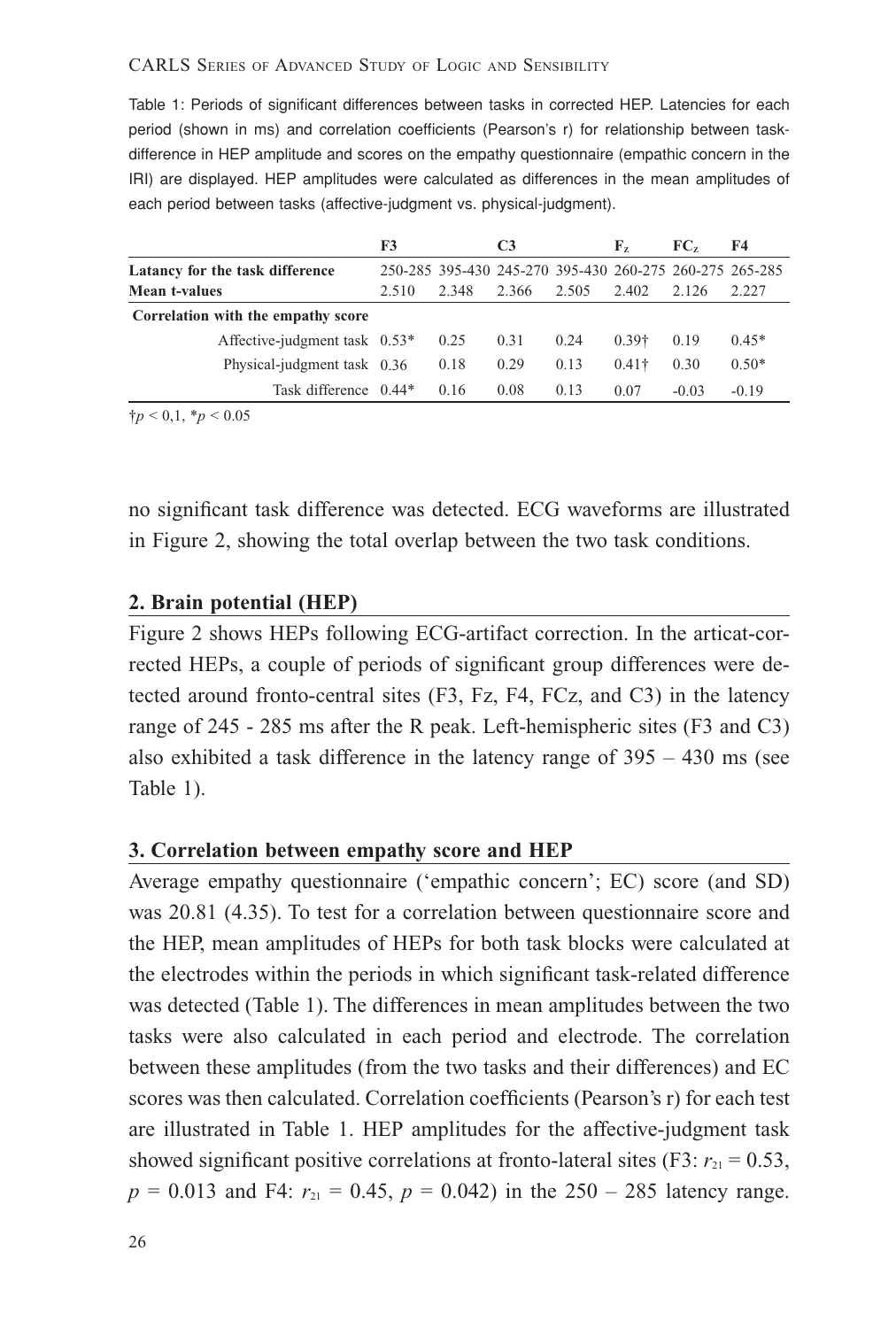Unexpectedly, the amplitude at F4 within the same period elicited in the physical-judgment task also correlated with EC score  $(r_{21} = 0.50, p = 0.022)$ . Fronto-medial sites in the same latency range also showed weak correlations with trait scores, but these did not reach significance (Fz; in the affective task:  $r_{21} = 39$ ,  $p = 0.080$  and the physical task:  $r_{21} = 0.41$ ,  $p = 0.062$ ). As for the task-difference in HEP amplitude, the potentials recorded from F3 exhibited a significant correlation with EC score  $(r_{21} = 0.44, p = .048)$ .

# **IV. Discussion**

The present study examined whether interoceptive processing, considered to contribute to the basis of emotion, is associated with empathy, the ability to understand emotion in others. To this end, HEPs and cardiac responses of participants while performing empathy and control tasks (affective and physical judgment) were compared. Results did not reveal any task-related differences in cardiac measures (heart rate and ECG waveforms), whereas a significant task-related difference was observed in the HEP, which is considered to reflect cortical processing of cardiac activity. In addition, we detected a correlation between self-rated empathy scores and HEP amplitude. These results suggest that cardiac monitoring in the brain may be involved in processing the affective mental states of others.

 It is well known that changes in cardiac activity, such as heart rate and amplitude of ECG components, are often accompanied by changes in emotional states (e.g. Furedy et al. 1996; Ekman et al., 1983). Although the present study monitored ECG only with lead-II derivation, which provides limited information of cardiac depolarization, there were no measures showing task-related difference in cardiac activities. This is likely to have occurred because task stimuli were eyes displaying neutral expressions, so that variations in participants' arousal were too slight to alter their cardiac state. Importantly, despite the absence of cardiac effects, HEP waveforms showed short-lasting but significant differences between the tasks. This result suggests that what changed the HEP waveform was not the afferent cardiac signal itself, but the cortical monitoring of it.

 The difference in the HEP waveform was observed as a negative shift for the affective-judgment task relative to the physical-judgment task at frontal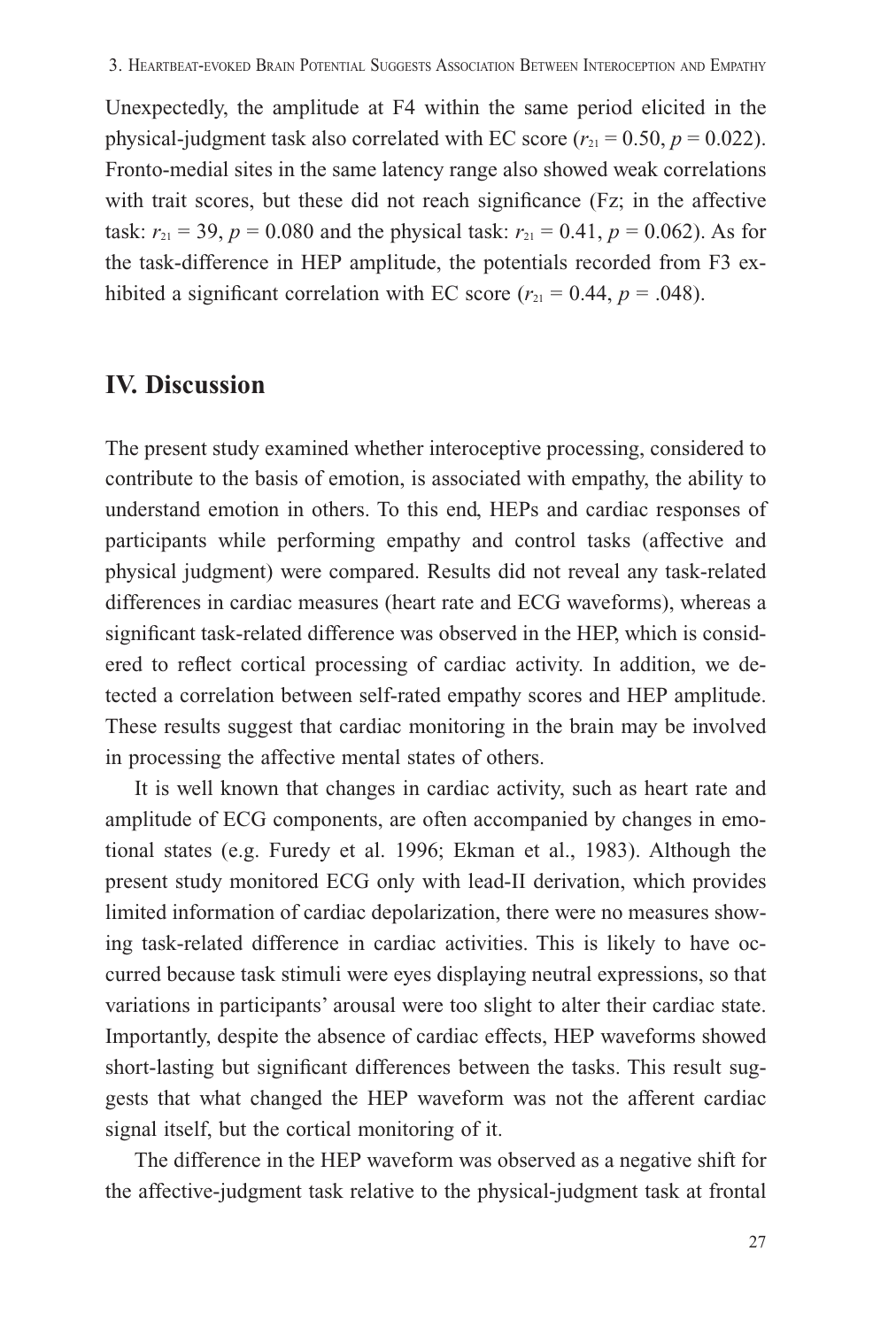electrodes in a latency range of approximately 250 –430 ms. This result is in line with the results of previous studies showing that bodily attention influences the HEP waveform. In these previous studies, when participants were required to attend to their heartbeats, the HEP was modulated as a negative shift in frontal or central sites roughly around a 250–500 ms latency range, compared with HEP in the baseline state (Montoya et al., 1993; Schandry & Weitkunat, 1990; Riordan et al., 1990). Although the current task did not explicitly require participants to attend their heartbeat, we propose that the brain may implicitly increase its sensitivity in self-monitoring bodily states during empathic processing.

 In addition to the differentiation of the HEP waveform, we also observed an association between the amplitude of HEP and scores on an empathy scale. The HEP amplitude recorded at frontal electrodes in the earlier period (approximately 250–280 ms latency range) was found to be correlated with empathy score. Specifically, left frontal (F3) potentials showed an association in the affective-judgment task, as well as in the amplitude difference with the physical-judgment task. This correlation lends support to the hypothesis that a link exists between empathy and physiological monitoring.

Unexpectedly, EC scores significantly correlated with HEP amplitude not only in the affective-judgment task, but also in the physical-judgment task, which was designed to act as a non-affective control task. We consider that this result could reflect implicit emotional processing (emotional empathy) also be involved in the physical task, even though explicit processing (cognitive empathy) was not required in this task.

Concerning possible neural substrates under the current findings, one previous study estimated that the sources of the HEP were located in the intra-operculum and the medial frontal lobes (particularly the insula and ACC; Pollatos et al., 2005). These cortical regions receive afferent feedback from the peripheral nervous system via the nucleus of the brain stem, hypothalamus and thalamus (Craig, 2002; Cameron, 2001). Several neuroimaging studies reported that these regions are actually activated during tasks for heartbeat perception (Critchley et al. 2004; Pollatos et al. 2005). Taken together, we propose that the influence of task on the HEP in the present study might reflect modulation in the intra-operculum and/or medial areas of the frontal lobe. However, techniques with higher spatial resolution than ERP measures are more suitable for elucidating the locus of neural interac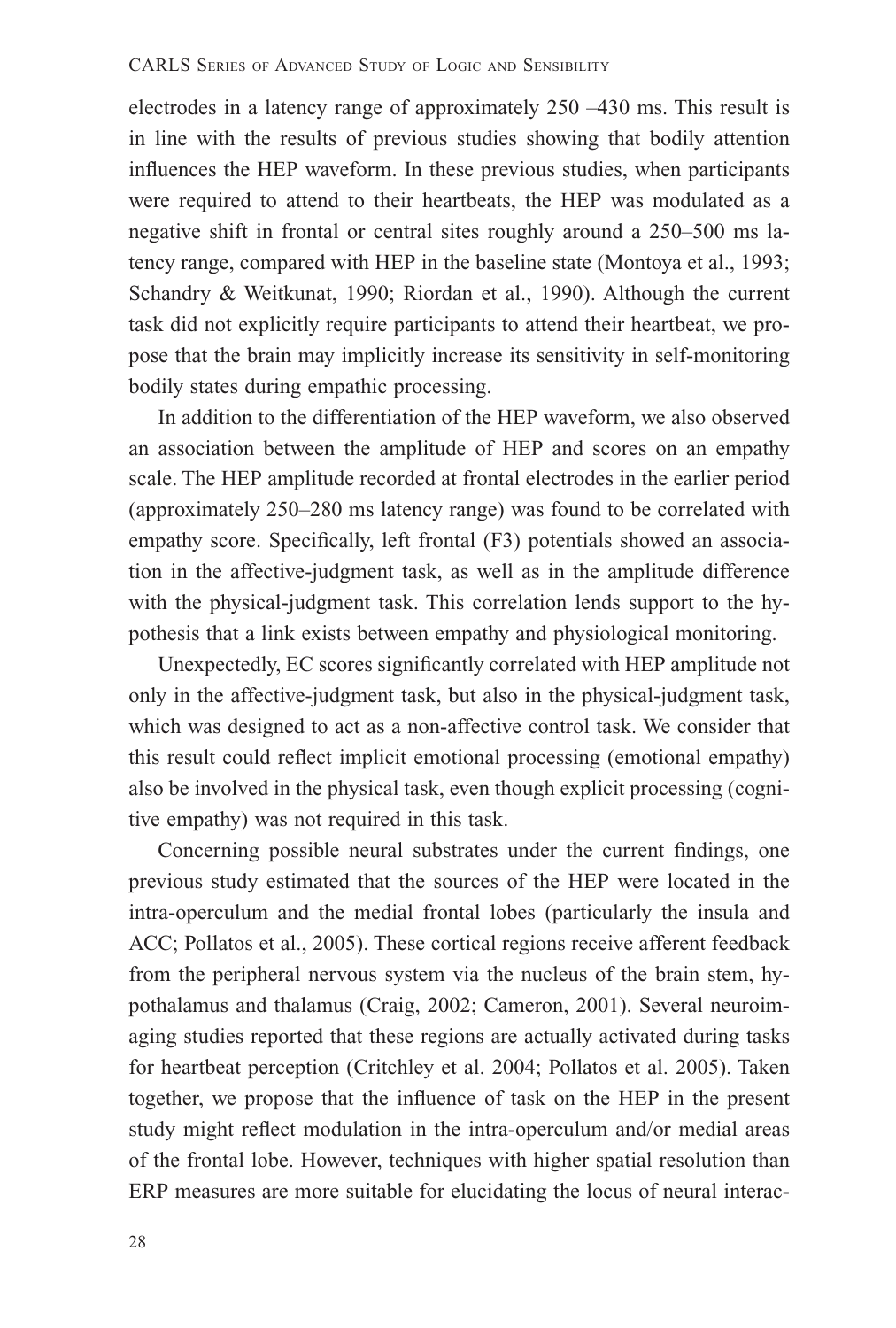tion between interoception and social cognition in detail.

 Overall, the present results suggest the existence of an interaction between the neural substrates of cardiac monitoring and affective cognition. In other words, the results indicate that interoception may be involved in empathy. The use of HEP measurements to examine neural activity directly reflecting interoceptive processing in the background of another simultaneous cognitive task has methodological advantages for further investigation of the interactions between body and mind.

## **References**

- Cameron, O. G. (2001). Interoception: the inside story--a model for psychosomatic processes. *Psychosom Med*, 63(5), 697–710.
- Craig, A. D. (2002). How do you feel? Interoception: the sense of the physiological condition of the body. *Nat Rev Neurosci*, 3(8), 655–666.
- Critchley, H. D., Wiens, S., Rotshtein, P., Ohman, A., & Dolan, R. J. (2004). Neural systems supporting interoceptive awareness. *Nat Neurosci*, 7(2), 189–195.
- Damasio, A. R. (1994). *Descarte's Error: Emotion, Reason, and the Human Brain*. New York: Avon.
- Davis, M. H. (1983). Measuring Individual-Differences in Empathy Evidence for a Multidimensional Approach. *Journal of Personality and Social Psychology, 44*(1), 113–126.
- Ekman, P., Levenson, R. W., & Friesen, W. V. (1983). Autonomic nervous system activity distinguishes among emotions. *Science*, *221* (4616), 1208-1210.
- Furedy, J. J., Szabo, A., & Peronnet, F. (1996). Effects of psychological and physiological challenges on heart rate, T-wave amplitude, and pulse-transit time. *Int J Psychophysiol*, *22* (3), 173–183.
- Herbert, B. M., Pollatos, O., & Schandry, R. (2007). Interoceptive sensitivity and emotion processing: an EEG study. *Int J Psychophysiol, 65* (3), 214–227.
- James, W. (1884). What is an emotion? *Mind*, 9, 188–205.
- Jones, G. E., Leonberger, T. F., Rouse, C. H., Caldwell, J. A., & Jones, K. R. (1986). Preliminary data exploring the presence of an evoked potential associated with cardiac visceral activity. *Psychophysiology* 23, 445 (Abstract).
- Maris, E., & Oostenveld, R. (2007). Nonparametric statistical testing of EEG- and MEG-data. *J Neurosci Methods*, 164(1), 177–190.
- Montoya, P., Schandry, R., & Muller, A. (1993). Heartbeat evoked potentials (HEP): topography and influence of cardiac awareness and focus of attention. *Electroencephalogr Clin Neurophysiol*, 88(3), 163–172.
- Pollatos, O., Kirsch, W., & Schandry, R. (2005). Brain structures involved in interoceptive awareness and cardioafferent signal processing: a dipole source localization study. *Hum Brain Mapp*, 26(1), 54–64.
- Pollatos, O., & Schandry, R. (2004). Accuracy of heartbeat perception is reflected in the amplitude of the heartbeat-evoked brain potential. *Psychophysiology*, 41(3), 476–482.